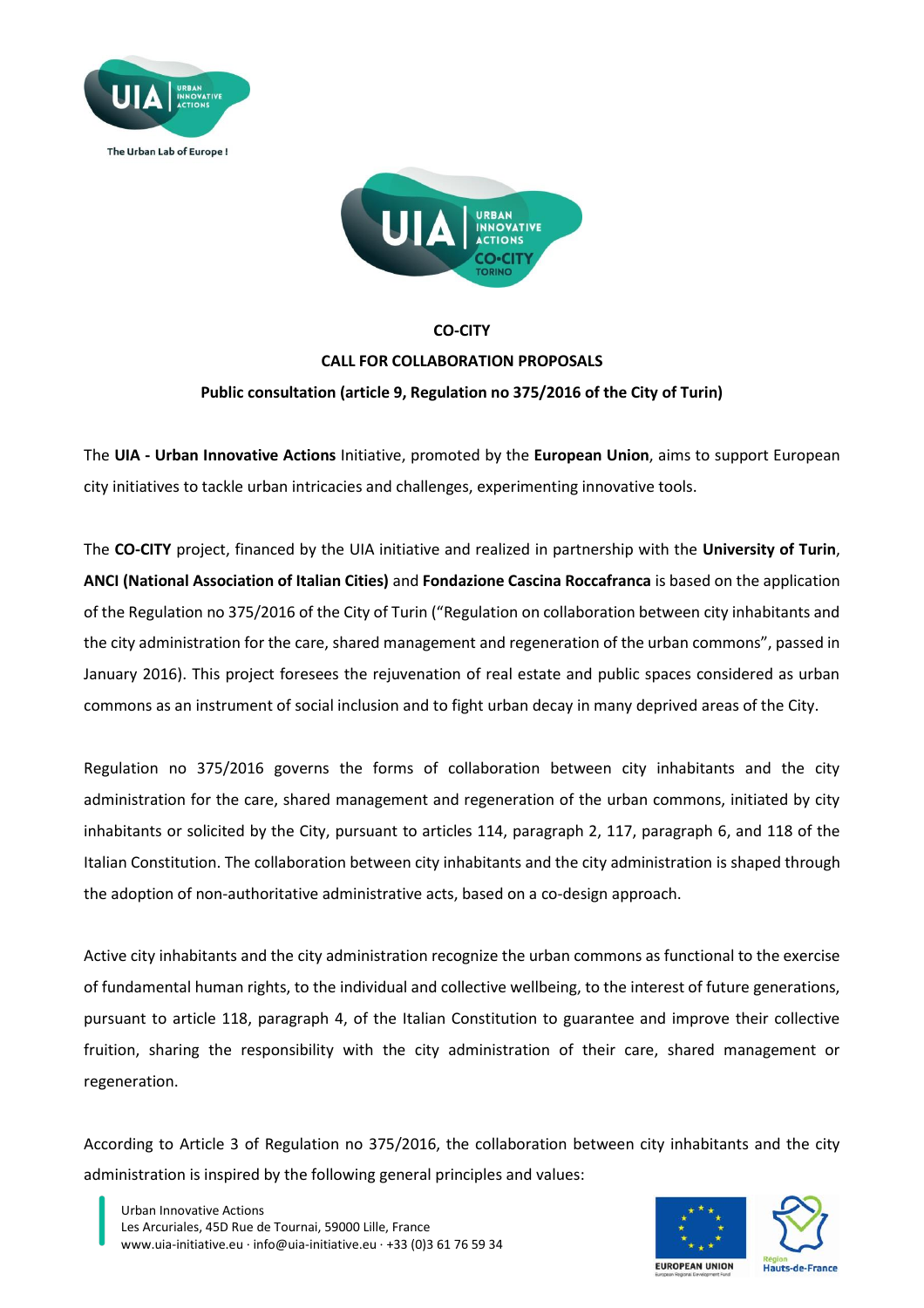- mutual trust;
- publicity and transparency;
- responsibility;
- inclusiveness and openness;
- equal opportunity and non-discrimination;
- sustainability;
- proportionality;
- adequacy and differentiation;
- informality;
- civic autonomy;
- proximity and territoriality.

The coordination of the CO-CITY project and actions laid down in the following call is the responsibility of the City of Turin, Directorate of Devolution, Youth and Equal Opportunities.

Aspects not regulated by this call are governed by Regulation no 375/2016 of the City of Turin.

## **1. SUBJECT OF THE CALL: COLLABORATION PROPOSALS**

The subject of this announcement, pursuant to article 9 of the Regulation no 375/2016 of the City of Turin and in accordance with the deliberation of the Municipal Council of 28<sup>th</sup> March 2017 (mecc. 2017 01148/070), is the submission of proposals aimed to the co-design process to define pacts of collaboration from active city inhabitants as defined in article 2 of the said Regulation.

The collaboration proposals that may be considered for the purpose of this call must be referred to non-profit activities and directed towards the following goals:

- realize actions of territorial defense and community development;
- promote urban cultural production;
- generate job opportunities, social innovation and community enterprises;
- activate process of social inclusion;
- foster multiculturalism, dialogue, equal opportunity and non-discrimination;
- promote environmental sustainability, urban agriculture and circular economy;
- increase the availability of public spaces, services and initiatives.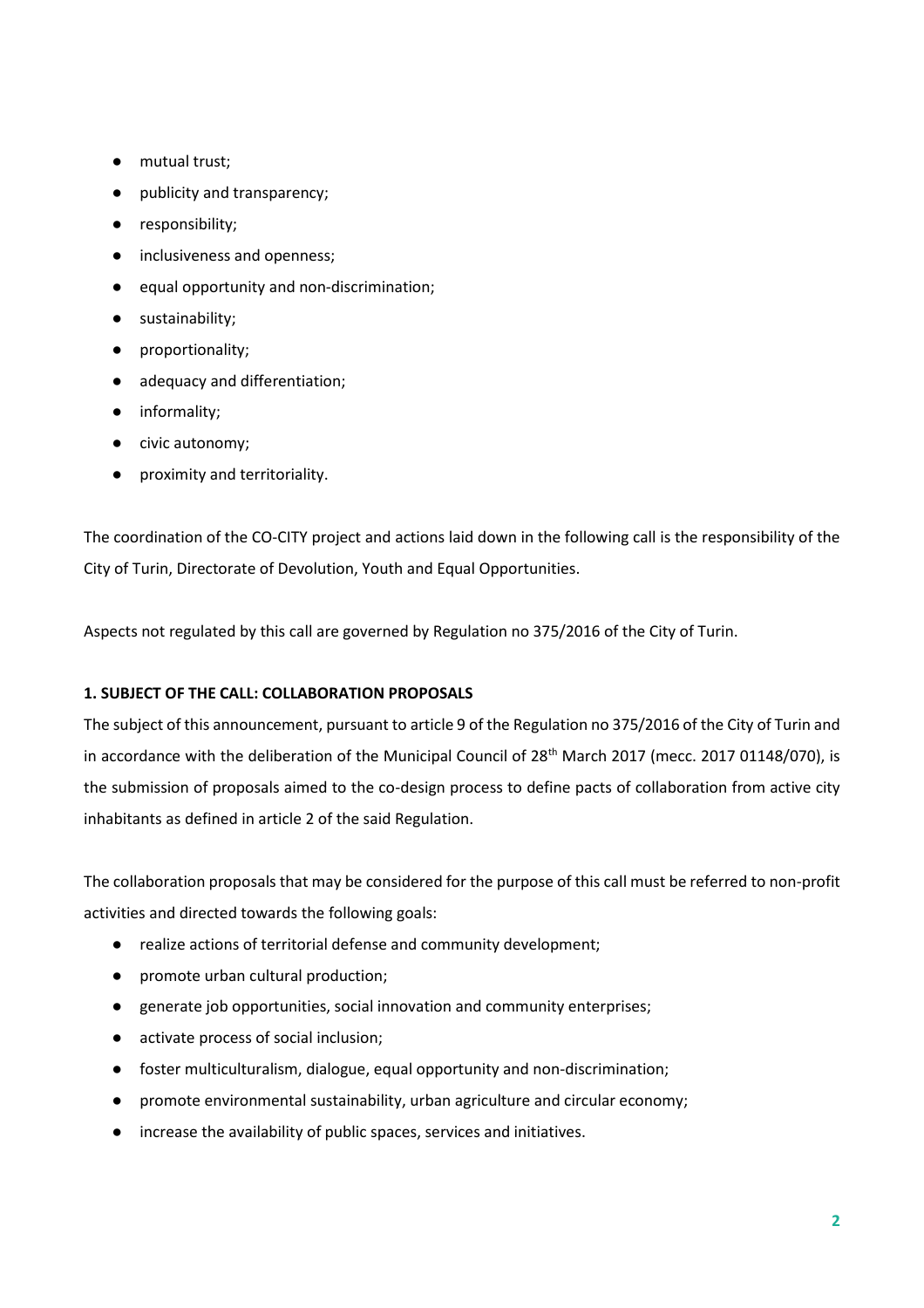#### **2. SCOPE OF ACTION**

The proposals of collaboration presented must have as their object one of the three different typologies of action identified by the CO-CITY project:

#### **A. Urban fringes and culture**

Pacts of collaboration through which the City intends to promote the start-up of activities in abandoned buildings, which require even significant urban regeneration interventions and whose characteristics are described in the data sheets published in the sections dedicated to the CO-CITY project of the City of Turin website [\(http://www.comune.torino.it/benicomuni/co-city/index.shtml\)](http://www.comune.torino.it/benicomuni/co-city/index.shtml)) and the online platform [http://cocity.firstlife.org:](http://cocity.firstlife.org/)

Via Cumiana 15 Corso Umbria 54 (ex casa del direttore) Corso Umbria 53/55 (ex deposito biciclette) Corso Brin 21 Via Conte di Roccavione 11 Via Bologna 175/177 Via Cavagnolo 9

### **B. Public service underused platforms**

Pacts of collaboration related to assets destined to public services (schools, libraries, social services, cultural services, public offices, etc…), which present an idle capacity. For the implementation of these pacts of collaboration the City will provide areas and spaces placed within the following buildings, whose characteristics are described in the data sheets published in the sections dedicated to the CO-CITY project of the City of Turin website [\(http://www.comune.torino.it/benicomuni/co-city/index.shtml\)](http://www.comune.torino.it/benicomuni/co-city/index.shtml)) and the online platfor[m http://cocity.firstlife.org:](http://cocity.firstlife.org/)

Via Vigliani 102 Via Monte Ortigara 95 Via Le Chiuse 66 (3° piano ft) Via Foligno 14 Corso Taranto 160 (Centro Interculturale) Via degli Abeti 13 (ex mensa)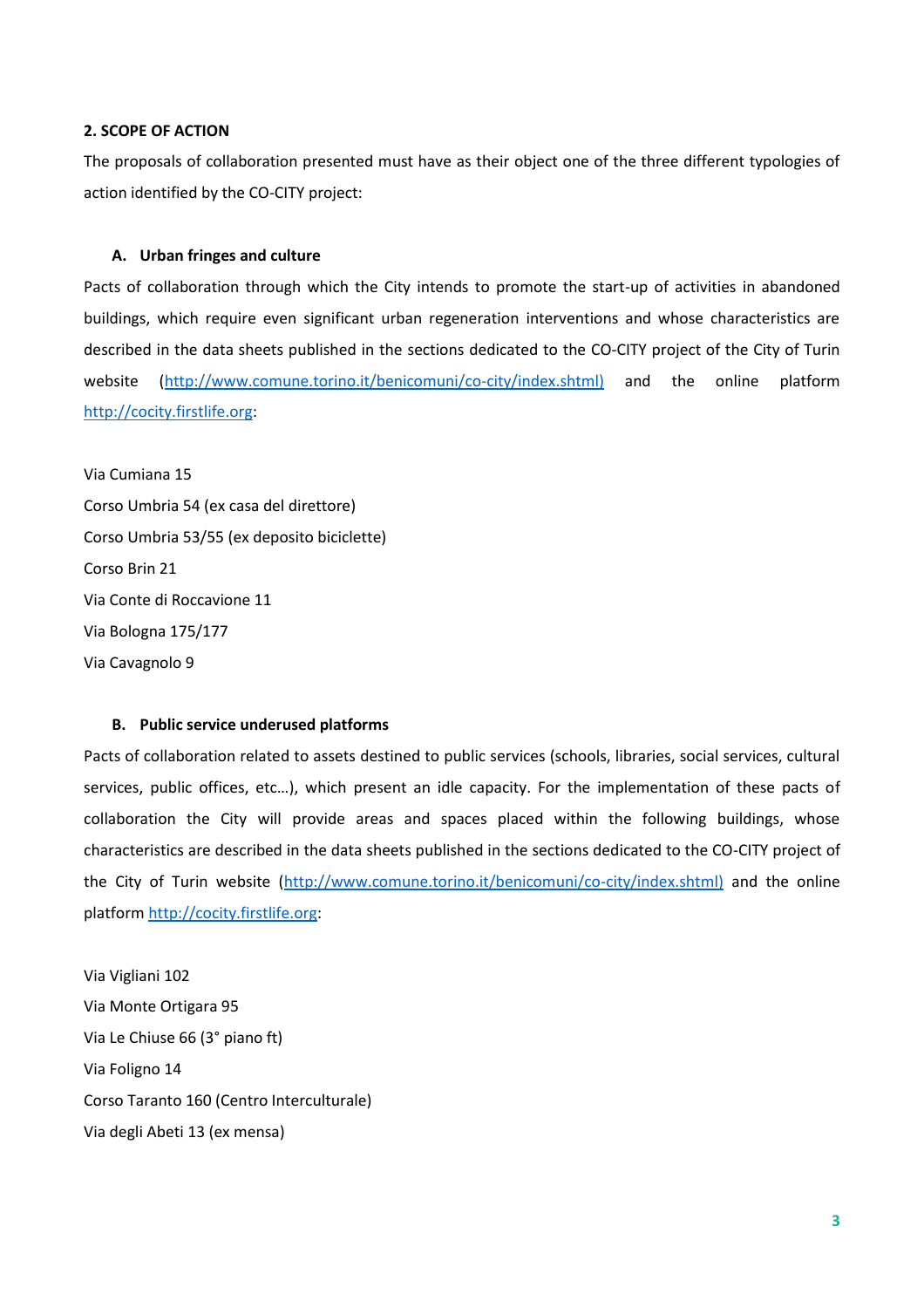## **C. Care of public spaces**

Pacts of collaboration aimed at the care of urban areas, public spaces, residual areas, at risk of abandonment and deterioration, to promote shared use through actions of regeneration, vigilance and public enjoyment, urban agriculture, etc.… The proposals related to these pacts can concern the entire city territory. The City individuated the following priority action areas, whose characteristics are described in the data sheets published in the sections dedicated to the CO-CITY project of the City of Turin website [\(http://www.comune.torino.it/benicomuni/co-city/index.shtml\)](http://www.comune.torino.it/benicomuni/co-city/index.shtml)) and the online platform [http://cocity.firstlife.org:](http://cocity.firstlife.org/)

Area del Contratto di Quartiere di Via Arquata Giardini di Via Giulio 14 Giardini Sambuy, piazza Carlo Felice Giardini Morvillo Giardini Alimonda (piazza Alimonda) Giardini Madre Teresa di Calcutta (C. Vercelli) Parco Di Vittorio Via Passo Buole

For the implementation of the CO-CITY project the City of Turin intends to use European funds, by investing an amount of 1.700.000,00 euros in works and supplies for the regeneration of its own real estate and for the increase of its own equipment, allocating it in the following way:

- A. Urban fringes and culture: 1.100.000,00 euros
- B. Public service underused platforms: 500.000,00 euros
- C. Care of public spaces: 100.000,00 euros

To guarantee an even distribution on the city territory of the urban regeneration actions, to each urban commons will be destined the following maximum amounts:

- A. Urban fringes and culture: 600.000,00 euros
- B. Public service underused platforms: 200.000,00 euros
- C. Care of public spaces: 15.000,00 euros

The City will identify the specific amount of its investment, taking into account the public interest the pact proposals advances.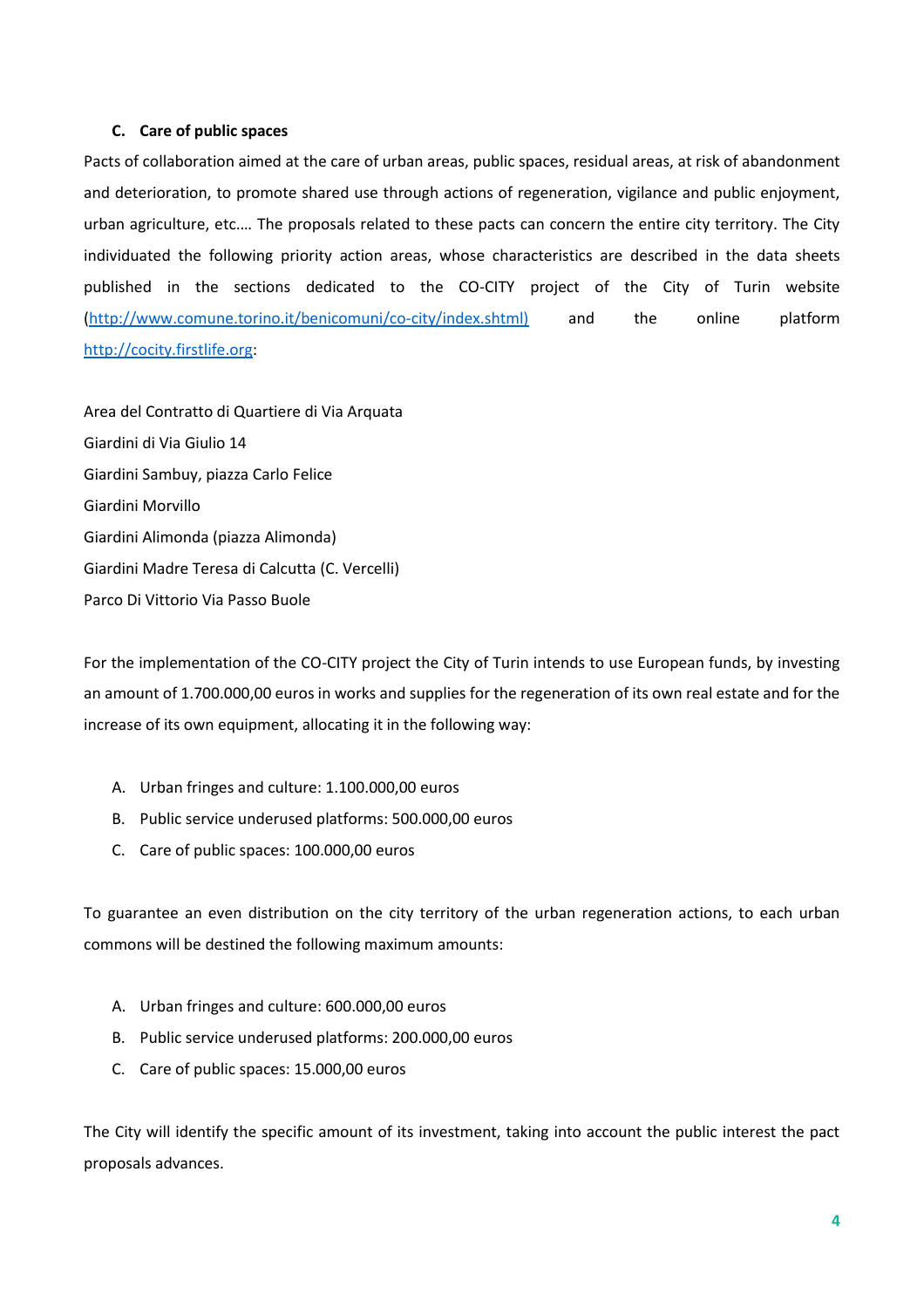These interventions are realized by the City, in compliance with the current legislation on public procurement of works, services and supplies.

## **3. INFORMATION AND SUPPORT**

The activities of information and support to the development of proposals of collaboration are taken care of by the Rete delle Case del Quartiere (Neighborhood Houses Network), which aims to guide and support the development of customizable ideas consistent with the objectives of the CO-CITY project.

To visit the facilities it is required to send an email to **benicomuni@comune.torino.it** and schedule an appointment.

All information and references related to the announcement, including the modality of access to the activities of information and support, are available on the section dedicated to the CO-CITY project on the website of the City of Turin [\(http://www.comune.torino.it/benicomuni/co-city/index.shtml\)](http://www.comune.torino.it/benicomuni/co-city/index.shtml).

# **4. TIMES AND PROCEDURES TO PRESENT THE PROPOSALS**

The collaboration proposals shall be enclosed in a document that cannot exceed 25 pages in A4 format (A3 for pages with graphic works) which shall contain:

- *a. Applicant*
- 1. Identity Information
- 2. Curriculum

# *b. Project-Idea*

- 1. Preliminary project-idea (analysis of needs, beneficiaries, objectives, activities, methodologies)
- 2. Synthetic analysis of the socio-territorial context
- 3. Interactions with other actions/services of the City/District/local actors
- 4. Description of the governance model
- 5. Description of the local communities engagement
- 6. Inclusive and community value of the intervention
- 7. Territorial Impact
- *c. Economic Framework*
- 1. Description of the regeneration works necessary for the realization of the project-idea and estimation of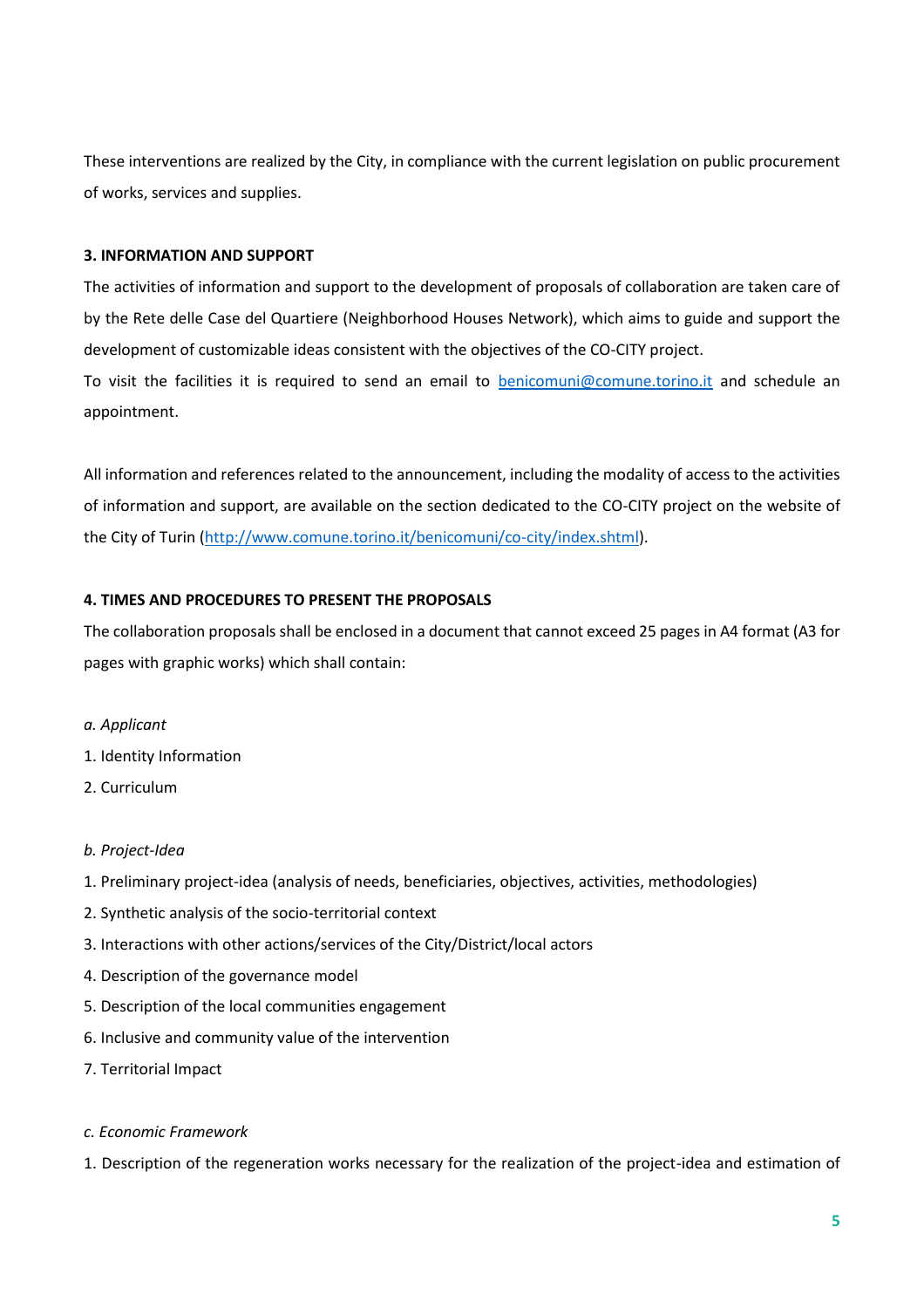relative costs.

2. Financial and Economic Plan

### *d. Preliminary Self-Evaluation*

- 1. Strengths of the project-idea
- 2. Weaknesses and critical aspects
- 3. Opportunities for change that the project is able to trigger
- 4. Failure risks of the proposal
- *e. Summary of the proposal (1 page A4)*

*f. Privacy release form and copy of identity document*

For pacts related to scope of action "C – Care of public spaces", collaboration proposals shall at least contain the information listed in points a.1, b.1, b.5, b.6, b.7, f.

Proposals related to scope of action "A" and "B" shall be received by September 30<sup>th</sup> 2017.

Proposals related to scope of action "C" shall be presented according to the following calendar:

- $\bullet$  from the publication of this notice until September 30<sup>th</sup> 2017;
- from November  $15<sup>th</sup>$  until November the 30<sup>th</sup> 2017;
- $\bullet$  from January 15<sup>th</sup> until January 31<sup>st</sup> 2018;
- $\bullet$  from March 15<sup>th</sup> until March 31<sup>st</sup> 2018;
- from May  $15^{th}$  until May  $31^{st}$  2018:
- from July  $15^{th}$  until July  $31^{st}$  2018;
- $\bullet$  from September 15<sup>th</sup> until September 30<sup>th</sup> 2018;
- $\bullet$  from November 15<sup>th</sup> until November 30<sup>th</sup> 2018;
- from November 15<sup>th</sup> until January 31<sup>st</sup> 2019;
- $\bullet$  from the March 15<sup>th</sup> until March 31<sup>st</sup> 2019.

Proposals can be delivered to the City of Turin in .pdf format to the email address benicomuni@comune.torino.it and they will be published as described in point 9 below. It is also allowed to deliver the proposal by hand or through ordinary mail service to the following address: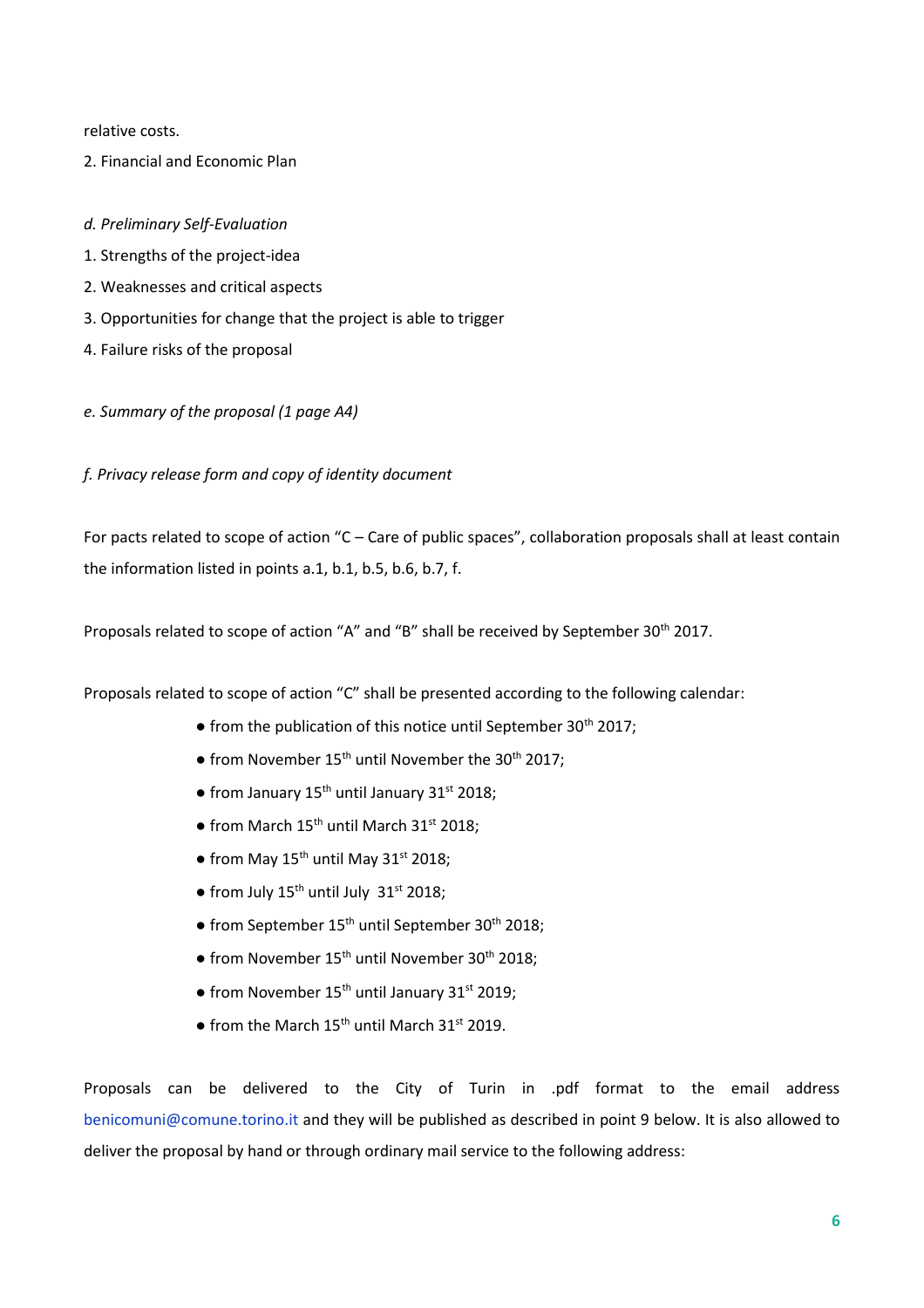# **City of Turin - Directorate of Devolution, Youth and Equal Opportunities. Progetto CO-CITY - Ufficio protocollo Via Corte d'Appello 16, 3° floor**

In case of delivery via mail, the date of receipt will be considered as proof.

For further information: Tiziana Eliantonio 011 01130268; Laura Socci 011 01130283.

## **5. EVALUATION OF THE PROPOSALS**

The evaluation, aimed at establishing the proposals that can have access to the co-design phase, is carried out by five members of the Working Group established pursuant to article 7, paragraph 2 of Regulation no 375/2016 and appointed with an act of the Director of the Directorate of Devolution, Youth and Equal Opportunities.

In line with the objectives of social inclusion and fight to urban decay pursued by the CO-CITY project and described in point 1, proposals are evaluated on the basis of the following criteria with the attribution of the relative scores:

- positive impact on the socio-territorial conditions of the neighborhood (max 20 points);
- ability to work in synergy and integrating other initiatives non exclusively local in nature (max 10 points);
- ability to generate working opportunities and to foster active inclusion (max 20 points);
- financial and economic feasibility and sustainability (max 25 points);
- inclusiveness of the governance model (max 10 points);
- innovation and ability to develop generative social processes (max 10 points);
- replicability of the project (max 5 points).

Ad hoc meetings with proponents can be called in order to better clarify the content of the proposal.

In case there are one or more proposals referring to the same urban commons, a phase of dialogue between the different proponents is set up, in order to formulate a shared proposal. If such a shared proposal is not agreed upon, the two proposals are evaluated separately.

Proposals obtaining at least 70 points out of 100 points, based on the above-mentioned award criteria, can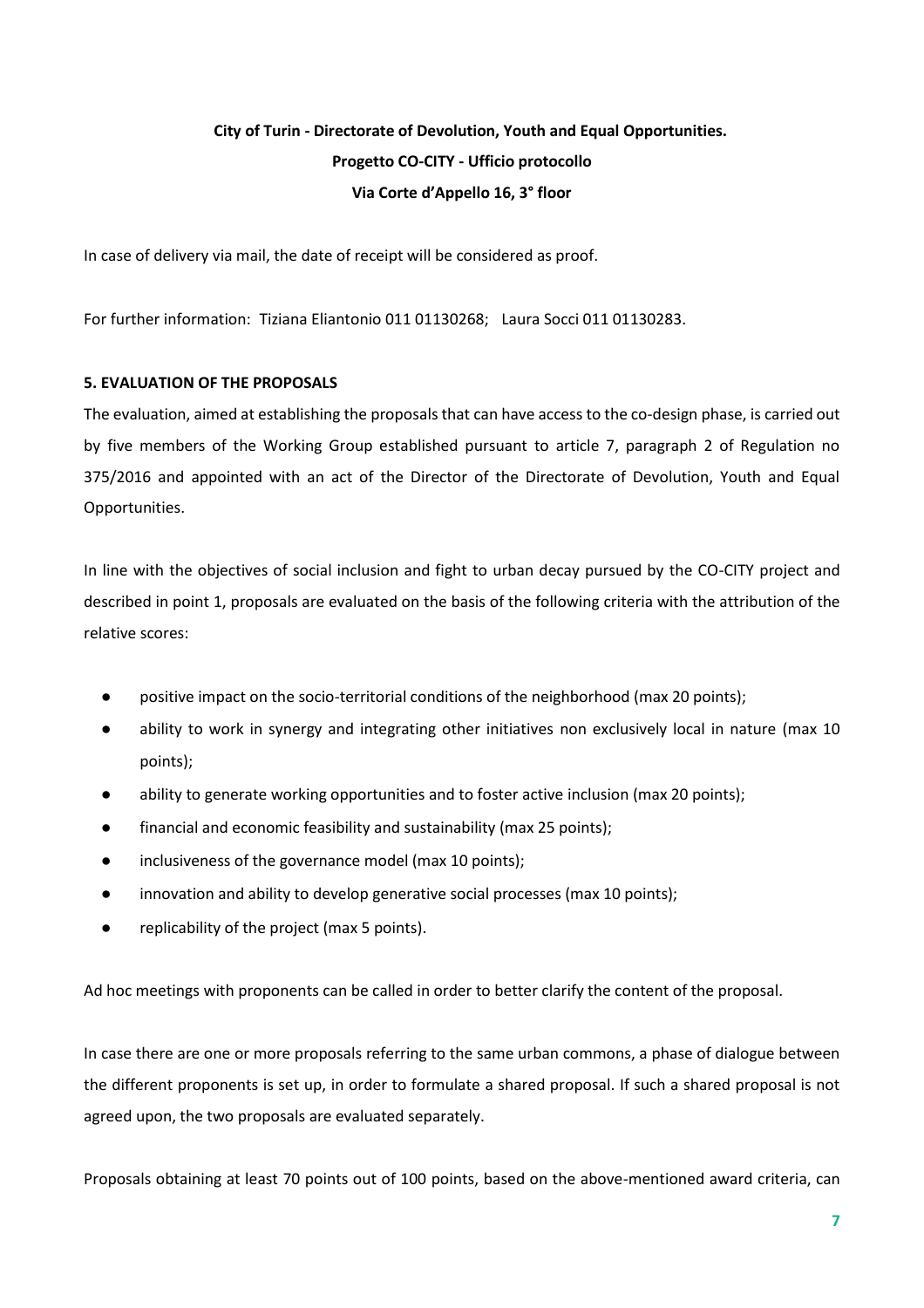have access to the co-design phase.

#### **6. CO-DESIGN**

The Mayor's Office acknowledges the results of the evaluation and identifies the proposals that have access to the co-design phase, the competent offices and the Directors authorized for the closing of the pacts.

The co-design of the collaboration pacts is carried out by the proponents in cooperation with the competent offices of the City and the Working Group established pursuant to article 7, paragraph 2, of Regulation no 375/2016.

If the proposal is presented by an informal group of city inhabitants, where appropriate in order to guarantee the best management of the urban commons referred in the collaboration pact, the group can be supported in the establishment of a social formation (association, committee, etc.).

The submitted proposal can be modified in order to more appropriately respond to the objectives of social inclusion and fight to urban decay pursued by the CO-CITY project and described in point 1, as well as to collect possible comments, contributions or requests of membership, which shall be presented according to the procedures provided by point 9 if they are considered functional to the aim of making the project more inclusive.

Proponents' admission to the co-design phase does not represent per se a guarantee of the possibility to realize the proposals submitted, as the closing of the collaboration pact between the administration and the active city inhabitants proposing the pact is in any case dependent upon the positive result of the aforementioned co-design phase and the elaboration of a final proposal, which shall be coherent with the objectives of the CO-CITY project.

### **7. TIME-SCHEDULE**

The evaluation of the proposals referring to scope of action "A" and "B" ends on November 15<sup>th</sup> 2017. The codesign phase ends on February 28<sup>th</sup> 2018, except further inquiry is needed. In any case, the deadline for the conclusion of the co-design phase is June  $30<sup>th</sup>$  2018.

The evaluation of the proposals submitted for scope of action "C" ends within 45 days from the expiry date for the submission of the proposal.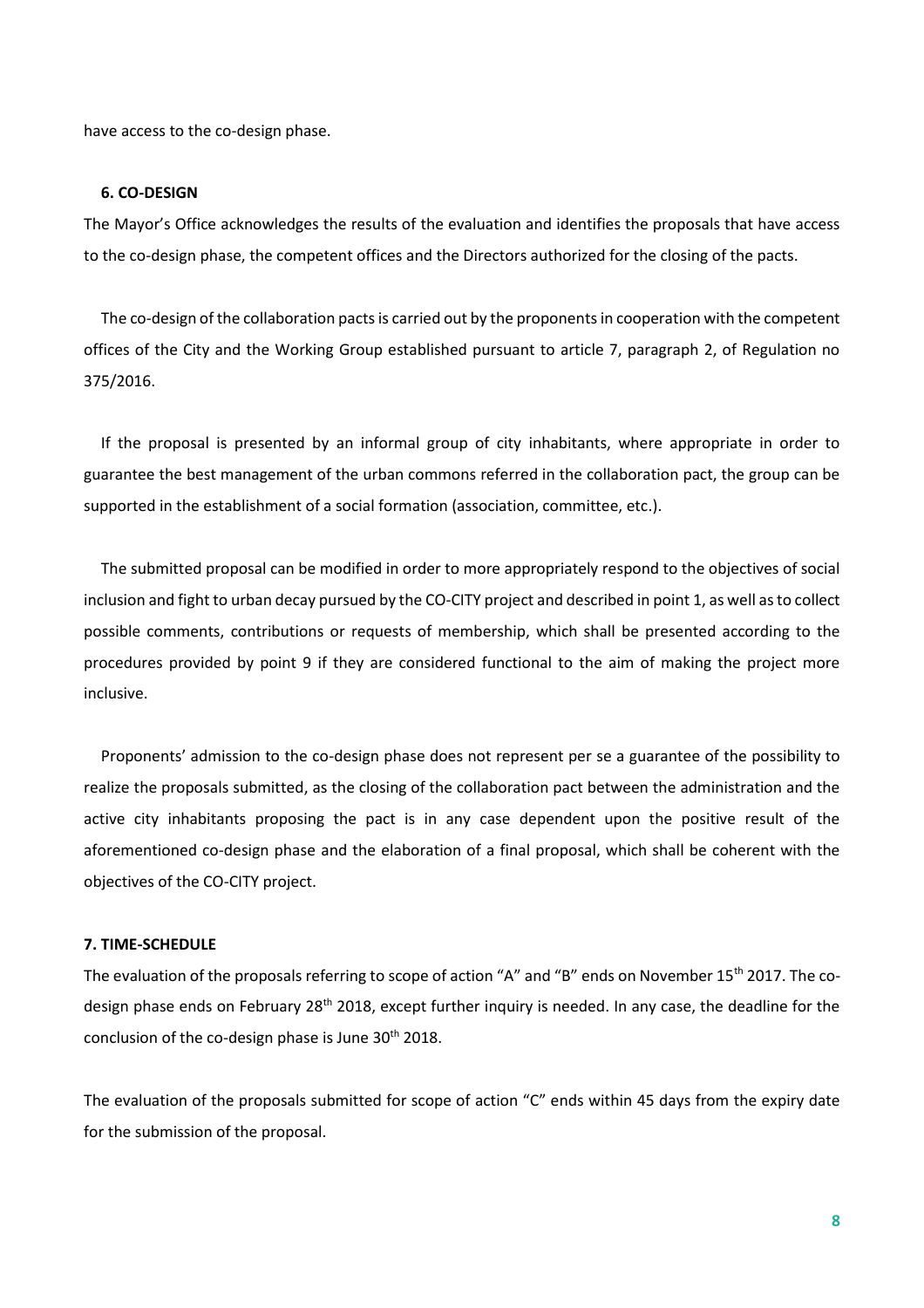#### **8. COLLABORATION PACTS**

The collaboration pact, whose contents are foreseen in article 5 of Regulation no 275/2016, is the agreement through which the City of Turin and the active city inhabitants define the procedures for the realization of the care, shared management, and regeneration interventions on the urban commons, as agreed upon during the co-design phase.

The duration of the cooperation pact is established during the co-design phase and, as provided for in article 12 paragraph 9 of Regulation no 375/2016, it usually does not exceed 9 years.

For collaboration pacts contemplating the realization of public works, once concluded the co-design phase, it is possible to conclude preliminary pacts whereby active city inhabitants commit to subscribe the final pact upon conclusion of the planned public works.

Actions and interventions envisaged by the collaboration pacts are regulated by articles 6 and 12 of Regulation no 375/2016 of the City of Turin.

For the implementation of some pacts, the City of Turin can provide:

● instrumental equipment and consumables necessary to realize the planned activities;

● mentoring and technical support offered by its own staff in the design and management activities;

● execution by the City of Civil Service projects;

● income support actions, training/work programs, mentoring for the development of social entrepreneurship projects. These actions are sustained by the CO-CITY project with a fund of 510.000,00 euros.

For the realization of the actions program envisaged by the collaboration pact, the City cannot give monetary contributions to subjects that sign the pact.

If necessary, the City can integrate purchase and investment funding foreseen under the CO-CITY project with resources coming from other purchase and investment funding programs.

## **9. PUBLICATION AND TRANSPARENCY**

All collaboration proposals are published in the section dedicated to the CO-CITY project on the City of Turin website (http://www.comune.torino.it/benicomuni/co-city/index.shtml) and the online platform